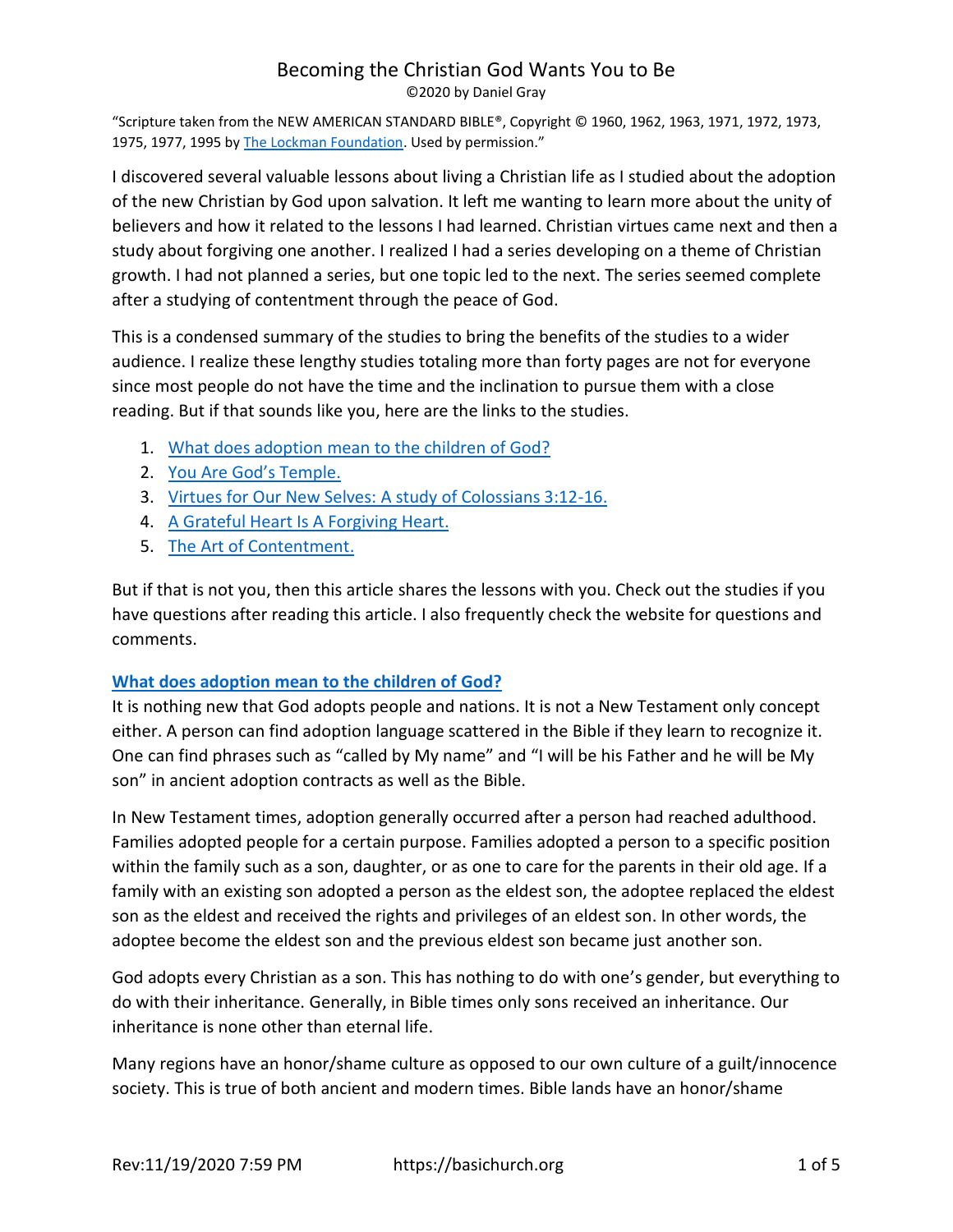culture. This basic difference of culture presents one of the challenges we have in understanding the Bible. We must remind ourselves to read it in view of the honor/shame culture.

In an honor/shame culture, each person has their own level of honor, but their family's honor greatly influences their honor. Their actions also affect the honor of the family. Loss of honor could affect the family in many ways including who could marry whom and who they could do business with or the prices involved when buying or selling wares and supplies.

Adoption usually improved a person's honor level above that offered by their original family. The adoption process makes a person a new creation and eliminated all debts. This should sound familiar because Christians become a new creation upon salvation, one's old life of sin has does not have a hold on them any longer. God forgives the debt of sin. One's old family no longer influences their honor level. Neither are they burdened with debts of their old family. Their honor now comes from their new family and their position in that family.

The biggest lesson from this study of adoption is that the adoptee has obligations to their new family. One must not dishonor the family. It is their obligation to bring honor to the family and the father. This creates a tremendous sense of loyalty to the father.

To summarize this section: We become a new creation with a new family when God adopts us into His family. God adopts us as sons when we become Christians which promises us an inheritance of eternal life. God forgives us of our sins. We can leave our sins behind with the devil - the father of lies, and never worry about them again. The lifting away the burden of sin provides us relief from a debt we could never repay. We have the obligations of bringing honor to God and His family. Our sense of loyalty to God is huge. This sense of loyalty becomes our strength in the face of temptation.

#### **[You are God's Temple](https://basichurch.org/biblestudies/81-you-are-gods-temple)**

The Bible illustrates the unity of Christians in two ways. One is as the body of Christ. The other is as the temple of God. Just as the Bible speaks of only body of Christ, it speaks of only one temple of God made up of believers.

In this temple of God Christ is the chief corner stone by which all other temple stones align. The apostles laid the foundation of the temple through their teachings and writings. The Bible says Christians believers are "living stones." We are the stones of the temple of God. We are the temple God dwells in, for Paul says, "... the Spirit of God dwells in you." (1 Corinthians  $3:16$ ).<sup>1</sup>

<sup>1</sup> All "Scripture taken from the NEW AMERICAN STANDARD BIBLE®, Copyright © 1960, 1962, 1963, 1971, 1972, 1973, 1975, 1977, 1995 b[y The Lockman Foundation](https://www.lockman.org/). Used by permission."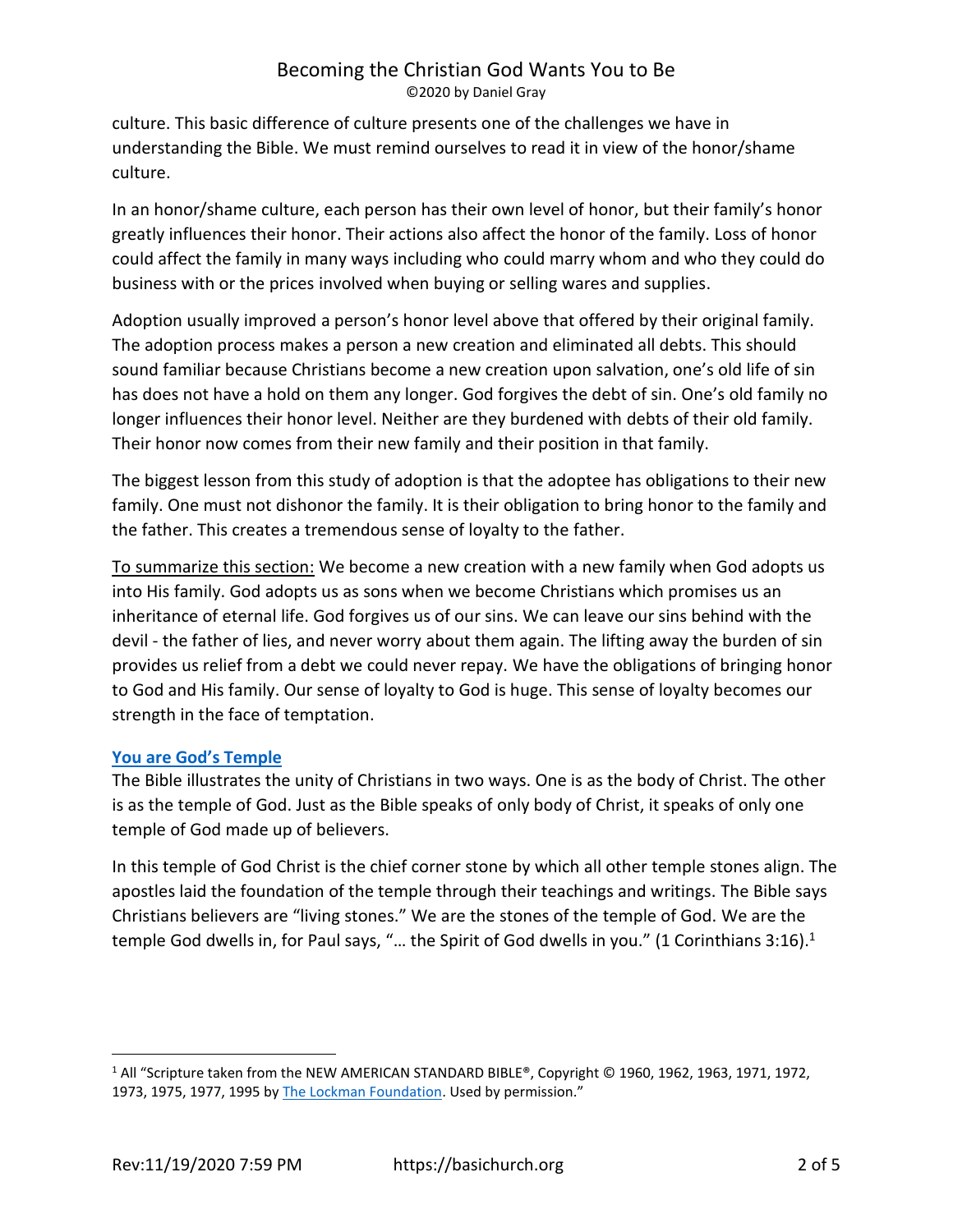The object of this metaphor is to show the importance of working together and supporting each other in unity. Jesus prayed that we "may be perfected in unity, so that the world may know that You sent Me, and loved them, even as You have loved Me." (John 17:23)

Christian unity is an important doctrine woven through the New Testament. The apostle Paul tells us how to achieve this unity. He lists Christian virtues as he commands us to "put on" or rather take on the characteristics of these virtues. The virtues are coming up next so I will save them for later. But he does mention " … the perfect bond of unity" (Colossians 3:14) which is love. It requires love to achieve the unity God desires of us.

Paul warns of dire consequences for those who harm the Temple of God. That is, those who destroy the Temple of God by disrupting the unity of the members, the stones, of the Temple of God.

To summarize this section: Christians are living stones used to build the temple of God. The unity of these living stones working together as the temple of God serves as a testimony of God's love for us and the world. Love is essential because it is the perfect bond of unity. God dwells in us as His house since we are the temple of God. God will destroy those who destroy the temple of God. (1 Corinthians 3:17)

## **[Virtues for Our New Selves](https://basichurch.org/biblestudies/82-a-study-of-colossians-3-12-17)**

Paul commands us to put on a new character that includes compassion, kindness, humility, gentleness, patience, and love. The expectation of every Christian becoming Christ-like in their life's journey requires one to take on this character consisting of these virtues. The study explains each of these virtues in detail.

Paul says we must also tolerate others, "bearing with one another." It is our responsibility to have the willingness to generously forgive those who offend us. This keeps one from destroying the unity among the believers. We are to also put on Love which is the perfect bond of unity.

Paul further commands us to let the peace of Christ rule in our hearts. That means keeping the harmony among believers as a deciding factor in the choices we make. God calls Christians not only to be an undivided body of believers, but a live as a unified body of believers letting the "word of Christ" within us.

With strong imperatives and emphasis Paul tells us to do everything in the name of Jesus. That means to function as a representative of Christ all the time. And do it while thanking God through Christ.

To summarize this section: Paul gives us a list of virtues to "Put on." This means to integrate them into our character and nature. In doing so, we become more Christ-like. We must make an earnest effort to tolerate others and forgive them to maintain the unity among believers because God intends for us to function as a single body of believers. Keeping harmony among believers is an important guiding factor for us as Christians as this brings honor to God the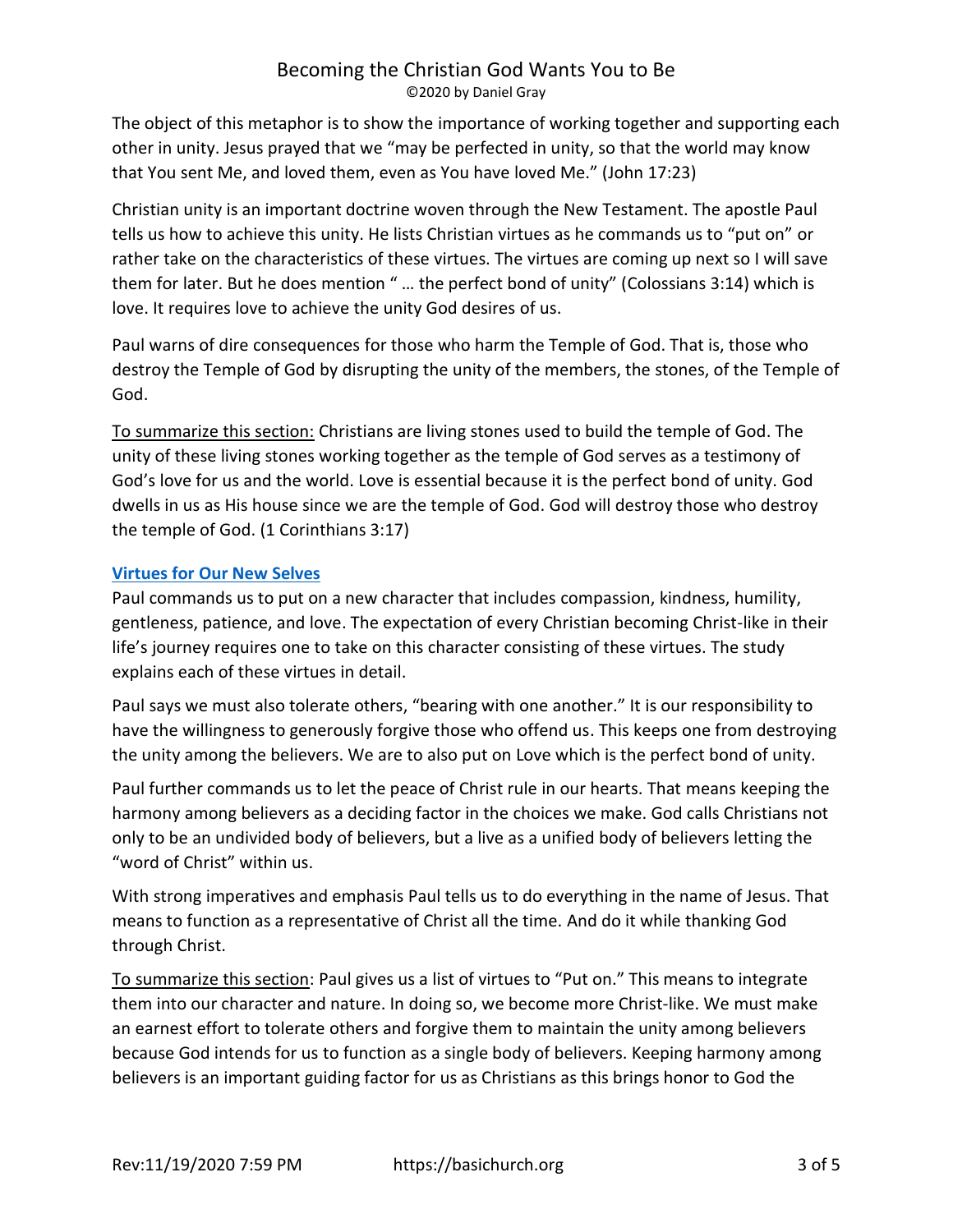Father. We are representatives of Christ in everything we do. We are to thank God through Christ in we do everything.

## **[A Grateful Heart is a Forgiving Heart.](https://basichurch.org/living-christianity/living-fully-for-god/91-a-grateful-heart-is-a-forgiving-heart)**

This study is an easy read of only 4 pages. The Law of Moses in the Old Testament directed people to practice forgiveness. Jesus also told a parable in Matthew 18:23-34, The Parable of the Unforgiving/Unmerciful Servant. Many people misunderstand the lesson of this parable. The error of this cruel servant is not so much that he was unforgiving, or unmerciful, or did personal wrong to someone, it goes much deeper than any of that. His error is in the condition of his heart.

In the parable, the king's forgiveness of the large debt kept the servant, his family, and all his belongings off the auction block. The servant remained free, retained his family, and kept his stuff plus the forgiven debt no longer existed. He may have felt relieved or lucky, but he was not grateful. Had he been grateful, compassion would have flowed out of his heart to the servant that owed him a debt. His treatment of the other servant only revealed the ungrateful contents of his heart. This explains the reaction of the king in the parable. Jesus gave a warning to those who miss the lesson of the parable.

The Bible tells us to reconcile every issue we are aware of that someone has against us. Romans 12:18 says, "If possible, so far as it depends on you, be at peace with all men." This places considerable responsibility on us to maintain good relations with others. It can be difficult at times to reconcile with a person we have trouble with and to forgive them.

To summarize this section: It is one thing to know God forgave your sins. It is another thing to be grateful for it. Christ forgave our sins when we came to Him through the grace of God. No questions, no penalty, and no payment required, just forgiveness of an extremely large debt of sin that one could never pay. If our hearts are grateful for God's grace and love toward us, surely, we can forgive others of much lesser things than the tally of our own forgiven sins.

It exposes our hearts as ungrateful when we cannot forgive others, just as it revealed the heart of the ungrateful servant. Christ's strong warning applies to us when we are ungrateful for what God has done for us.

#### **[The Art of Contentment](https://basichurch.org/living-christianity/living-fully-for-god/92-the-art-of-contentment)**

Both Job and Paul serve as examples of people who were content in any circumstance. The articles already covered in this overview of the series prepare us for contentment. Contentment is a learned trait that comes from the experience of trusting God and knowing He is in control of everything. This contentment also enhances the benefits of godliness. (1 Timothy 6:6)

Once we are willing to entrust even our lives to God, our priorities fall into their proper places. The higher priority we give God in our lives the more content we can become. In Philippians 4:6–9 Paul guides us to the peace of God and commands us to turn our worries over to God rather than be anxious about anything. We do this through prayer with thanksgiving in